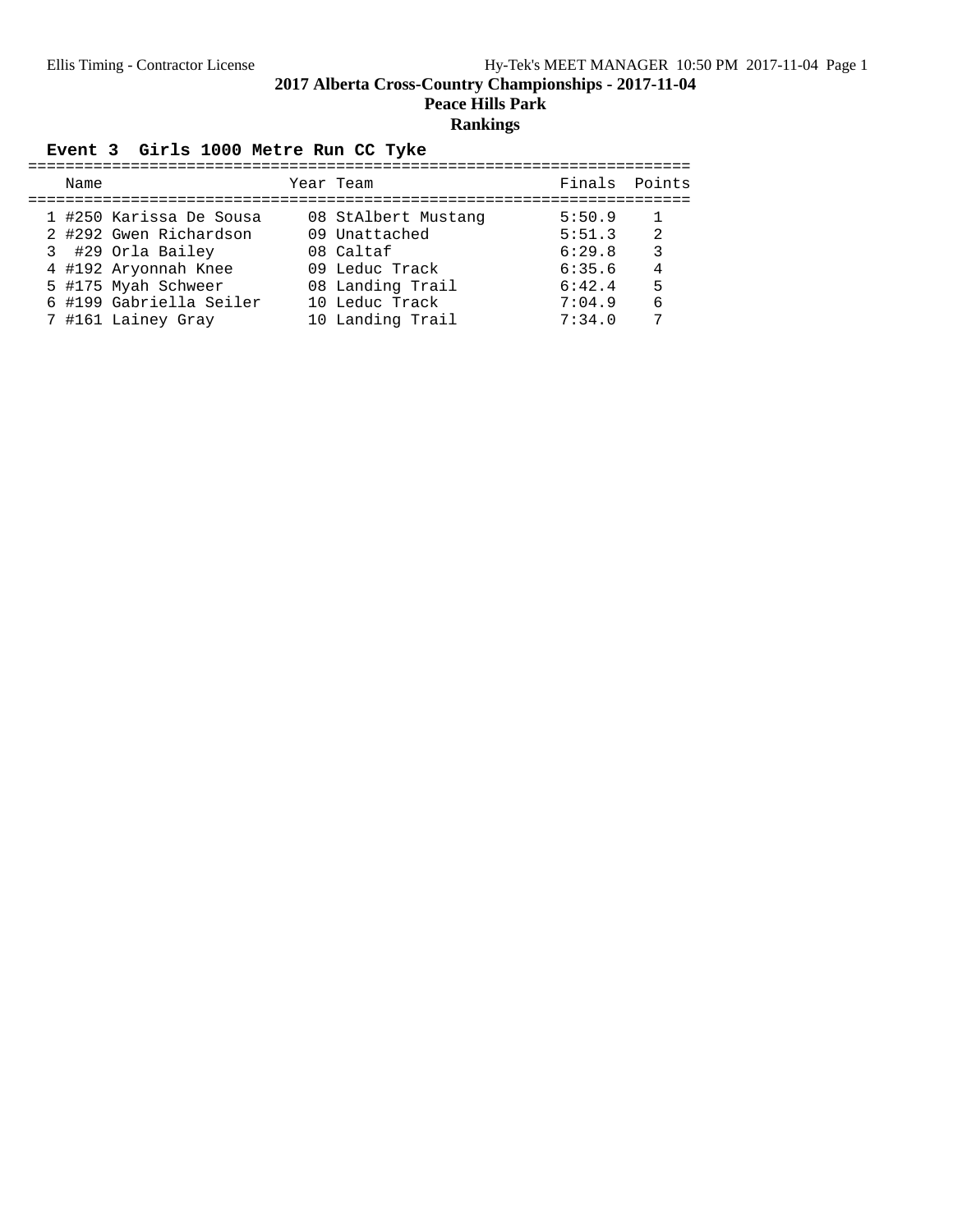**Peace Hills Park**

# **Rankings**

Event 4 Boys 1000 Metre Run CC Tyke

| Name |                                                | Year Team           | Finals Points |              |
|------|------------------------------------------------|---------------------|---------------|--------------|
|      |                                                |                     |               |              |
|      | 1 #314 Mikah Burger 68 Landing Trail           |                     | 5:08.7        | $\mathbf{1}$ |
|      | 2 #46 Ephrem Fischer 08 Caltaf                 |                     | 5:29.1        | 2            |
|      | 3 #258 Harris Thomas-Sutto 08 StAlbert Mustang |                     | 5:37.7        | 3            |
|      | 4 #84 Weston Serl                              | 09 Caltaf           | 5:55.4        | 4            |
|      | 5 #173 Jake Safar                              | 08 Landing Trail    | 5:57.4        | 5            |
|      | 6 #252 Easton Herman                           | 09 StAlbert Mustang | 5:59.2        | 6            |
|      | 7 #184 Rylan Chipiuk                           | 08 Leduc Track      | 6:14.2        | 7            |
|      | 8 #155 Isaac Allen                             | 09 Landing Trail    | 6:19.4        | 8            |
|      | 9 #99 Brayden Wright                           | 08 Capital City     | 6:37.6        | 9            |
|      | 10 #172 Hall Sacha                             | 10 Landing Trail    | 7:00.6        | 10           |
|      | 11 #156 William Allen                          | 11 Landing Trail    | 7:01.6        | 11           |
|      | 12 #165 Marshall Korth                         | 09 Landing Trail    | 7:32.7        | 12           |
|      |                                                | Team Scores         |               |              |

| Rank Team                                                               |                  | Total 1 2 3 4 *5 *6 *7 *8 *9 |  |  |  |  |  |
|-------------------------------------------------------------------------|------------------|------------------------------|--|--|--|--|--|
| 1 Landing Trail Intermediat 24 1 5 8 10 11 12<br>Total Time: $24:26.10$ |                  |                              |  |  |  |  |  |
|                                                                         | Average: 6:06.53 |                              |  |  |  |  |  |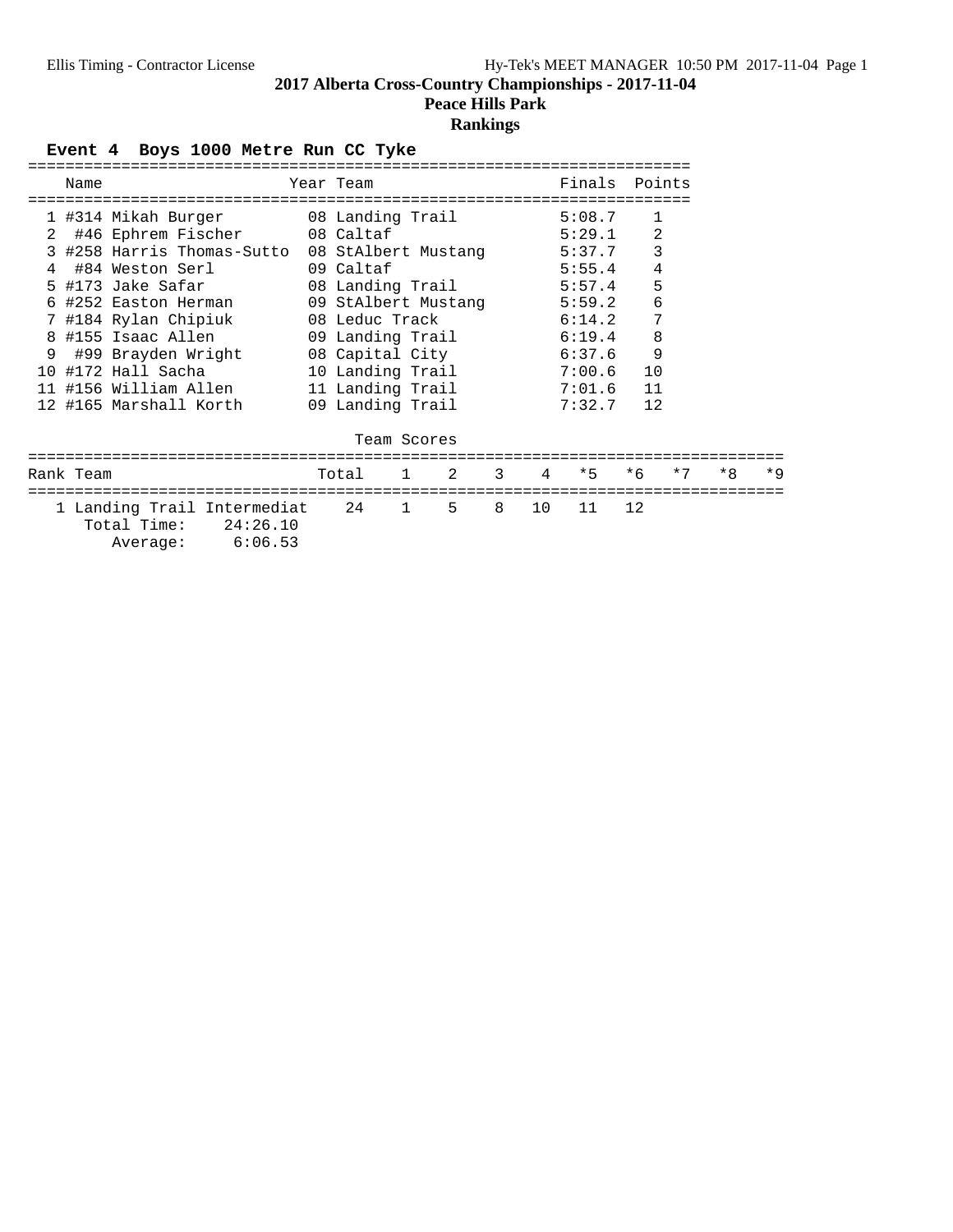# **Peace Hills Park**

## **Rankings**

Event 5 Girls 1200 Metre Run CC Pee Wee

|    | Name      |                                                                               | Year Team        |             |                      |    |    | Finals                      | Points |      |      |  |
|----|-----------|-------------------------------------------------------------------------------|------------------|-------------|----------------------|----|----|-----------------------------|--------|------|------|--|
|    |           | 1 #188 Libby Dunn                                                             | 06 Leduc Track   |             |                      |    |    | 5:26.1                      | 1      |      |      |  |
|    |           | 2 #176 Kyra Sheppard                                                          | 07 Landing Trail |             |                      |    |    | 5:32.8                      | 2      |      |      |  |
|    |           | 3 #187 Meadow Drebert                                                         | 06 Leduc Track   |             |                      |    |    | 5:39.3                      | 3      |      |      |  |
|    |           | 4 #259 Grace Tufford                                                          |                  |             | 06 StAlbert Mustang  |    |    | 5:48.4                      | 4      |      |      |  |
|    |           | 5 #200 Izabella Seiler                                                        | 06 Leduc Track   |             |                      |    |    | 5:55.1                      | 5      |      |      |  |
|    |           | 6 #191 Brooklyn Johnston                                                      | 07 Leduc Track   |             |                      |    |    | 6:12.2                      | 6      |      |      |  |
|    |           | 7 #291 Kayla Macgougan                                                        | 06 Unattached    |             |                      |    |    | 6:16.0                      | 7      |      |      |  |
|    |           | 8 #107 Hayden Desmarais                                                       |                  |             |                      |    |    | 06 Edmonton Harriers 6:18.7 | 8      |      |      |  |
|    |           | 9 #293 Julie Richardson                                                       | 06 Unattached    |             |                      |    |    | 6:28.6                      | 9      |      |      |  |
|    |           | 10 #169 Ladelle Macneil                                                       |                  |             | 06 Landing Trail     |    |    | 6:31.3                      | 10     |      |      |  |
|    |           | 11 #211 Ethne Rikstad                                                         | 06 MAC Track     |             |                      |    |    | 6:31.7                      | 11     |      |      |  |
|    |           | 12 #133 Campbell Wood                                                         |                  |             | 06 Edmonton Harriers |    |    | 6:33.2                      | 12     |      |      |  |
|    |           | 13 #174 Julianne Safar                                                        | 06 Landing Trail |             |                      |    |    | 6:43.5                      | 13     |      |      |  |
|    |           | 14 #61 Hayley Kryschuk                                                        | 06 Caltaf        |             |                      |    |    | 6:46.6                      | 14     |      |      |  |
| 15 |           | #30 Julia Bartlett                                                            | 06 Caltaf        |             |                      |    |    | 6:48.8                      | 15     |      |      |  |
|    |           | 16 #134 Lily Wood                                                             |                  |             |                      |    |    | 06 Edmonton Harriers 6:49.5 | 16     |      |      |  |
|    |           | 17 #166 Sage Korth                                                            | 07 Landing Trail |             |                      |    |    | 7:03.5                      | 17     |      |      |  |
|    |           | 18 #168 Jordynne Macneil                                                      |                  |             |                      |    |    | 06 Landing Trail 7:07.9     | 18     |      |      |  |
|    |           | 19 #100 Larkin Wright                                                         |                  |             | 07 Capital City      |    |    | 7:21.7                      | 19     |      |      |  |
|    |           | 20 #219 Clara Websdale                                                        | 06 Passtrak      |             |                      |    |    | 7:29.8                      | 20     |      |      |  |
|    |           | 21 #11 Lexine Rodriguez Ve 07 Bulldogs Track                                  |                  |             |                      |    |    | 8:05.8                      | 21     |      |      |  |
|    |           | 22 #144 Kinsey Verbeek                                                        |                  |             | 06 Edmonton Thunder  |    |    | 9:11.7                      | 22     |      |      |  |
|    |           |                                                                               |                  | Team Scores |                      |    |    |                             |        |      |      |  |
|    | Rank Team |                                                                               | Total            | 1           | $\mathfrak{D}$       | 3  | 4  | $*5$                        | $*6$   | $*7$ | $*8$ |  |
|    |           |                                                                               |                  |             |                      |    |    |                             |        |      |      |  |
|    |           | 1 Leduc Track And Field Clu<br>Total Time:<br>23:12.70<br>5:48.18<br>Average: | 15               | $\mathbf 1$ | 3                    | 5  | 6  |                             |        |      |      |  |
|    |           | 2 Landing Trail Intermediat<br>Total Time:<br>25:51.10<br>6:27.78<br>Average: | 42               | 2           | 10                   | 13 | 17 | 18                          |        |      |      |  |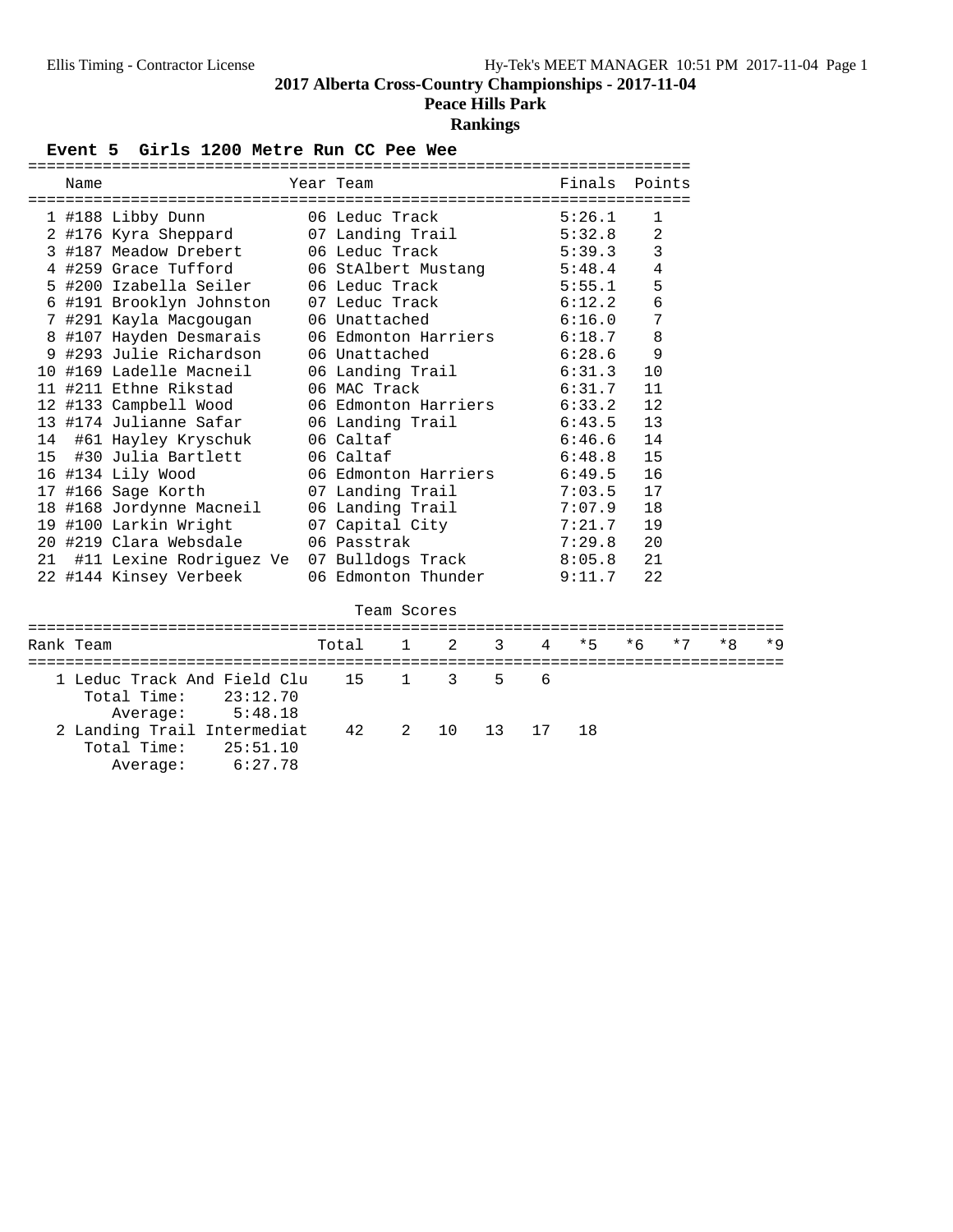Average: 6:49.98

**2017 Alberta Cross-Country Championships - 2017-11-04**

**Peace Hills Park**

## **Rankings**

Event 6 Boys 1200 Metre Run CC Pee Wee

|                   | Name      |                                                                     | ===========<br>Year Team |              |                              |    |                | Finals                        | Points       |      |      |      |
|-------------------|-----------|---------------------------------------------------------------------|--------------------------|--------------|------------------------------|----|----------------|-------------------------------|--------------|------|------|------|
| 1                 |           | ============================<br>#28 Max Bailey                      | 07 Caltaf                |              |                              |    |                | ===================<br>5:26.2 | $\mathbf{1}$ |      |      |      |
|                   |           | 2 #103 Cash Bowers                                                  |                          |              | 06 Edmonton Harriers 5:28.8  |    |                |                               | 2            |      |      |      |
|                   |           | 3 #304 Tristan Toews                                                |                          |              |                              |    |                | 06 Unattached Alberta 5:37.6  | 3            |      |      |      |
|                   |           | 4 #198 Jerrett Ross                                                 | 07 Leduc Track           |              |                              |    |                | 5:43.6                        | 4            |      |      |      |
|                   |           | 5 #315 Ben Fix                                                      |                          |              | 06 Unattached Alberta 5:50.7 |    |                |                               | 5            |      |      |      |
|                   |           | 6 #298 Lachlan Brenner                                              |                          |              | 07 Unattached Alberta 6:03.8 |    |                |                               | 6            |      |      |      |
| 7                 |           | #50 Ben Fredrich-Dunne                                              | 06 Caltaf                |              |                              |    |                | 6:10.6                        | 7            |      |      |      |
| 8                 |           | #98 Logan Philpott                                                  |                          |              | 07 Capital City 6:11.0       |    |                |                               | 8            |      |      |      |
|                   |           | 9 #251 Asher Dechamplain-P                                          |                          |              |                              |    |                | 07 StAlbert Mustang 6:21.3    | 9            |      |      |      |
|                   |           | 10 #257 Everett Ross                                                |                          |              |                              |    |                | 06 StAlbert Mustang 6:28.0    | 10           |      |      |      |
| 11                |           | #48 Hugh Forsyth                                                    | 07 Caltaf                |              |                              |    |                | 6:29.8                        | 11           |      |      |      |
| $12 \overline{ }$ |           | #64 Gerrit Kuipers                                                  | 07 Caltaf                |              |                              |    |                | 6:30.1                        | 12           |      |      |      |
|                   |           | 13 #142 Maclean Purvis                                              |                          |              | 07 Edmonton Thunder          |    |                | 6:30.4                        | 13           |      |      |      |
|                   |           | 14 #196 Jacob Reves                                                 | 07 Leduc Track           |              |                              |    |                | 6:30.8                        | 14           |      |      |      |
|                   |           | 15 #255 Owen Richmond                                               |                          |              |                              |    |                | 06 StAlbert Mustang 6:57.0    | 15           |      |      |      |
|                   |           | 16 #189 Kayden Hearn                                                | 07 Leduc Track           |              |                              |    |                | 6:59.4                        | 16           |      |      |      |
|                   |           | 17 #159 Will Chernish                                               |                          |              |                              |    |                | 06 Landing Trail 6:59.8       | 17           |      |      |      |
|                   |           | 18 #118 Kendall Li                                                  |                          |              |                              |    |                | 06 Edmonton Harriers 7:16.1   | 18           |      |      |      |
|                   |           | 19 #113 Declan Funnell                                              |                          |              | 07 Edmonton Harriers         |    |                | 7:17.0                        | 19           |      |      |      |
|                   |           | 20 #115 Owen Griffiths                                              |                          |              | 07 Edmonton Harriers         |    |                | 7:18.0                        | 20           |      |      |      |
|                   |           |                                                                     |                          |              | Team Scores                  |    |                |                               |              |      |      |      |
|                   | Rank Team |                                                                     | Total                    | $\mathbf{1}$ | $\mathfrak{D}$               | 3  | $\overline{4}$ | $*5$                          | $*6$         | $*7$ | $*8$ | $*9$ |
|                   |           | =====================================<br>1 Caltaf Athletic Associat | 31                       | 1            | $7\overline{ }$              | 11 | 12             |                               |              |      |      |      |
|                   |           | Total Time:<br>24:36.70                                             |                          |              |                              |    |                |                               |              |      |      |      |
|                   |           | 6:09.18<br>Average:                                                 |                          |              |                              |    |                |                               |              |      |      |      |
|                   |           | 2 Edmonton Harriers                                                 | 59                       | 2            | 18                           | 19 | 20             |                               |              |      |      |      |
|                   |           | 27:19.90<br>Total Time:                                             |                          |              |                              |    |                |                               |              |      |      |      |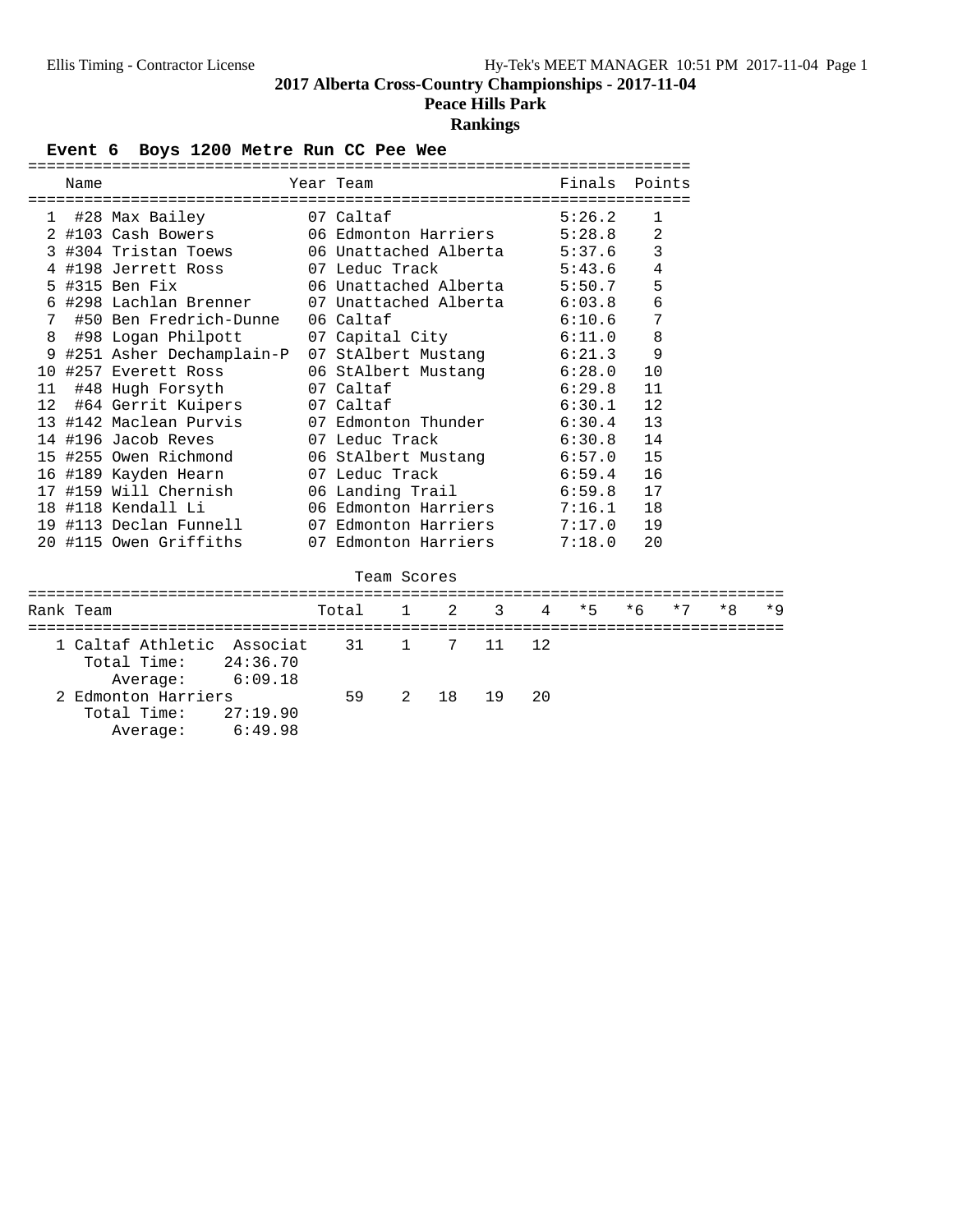**Peace Hills Park**

## **Rankings**

## Event 7 Girls 2000 Metre Run CC Bantam

|    | Name      |                             |          | Year Team             |              |         |    |    | Finals  | Points       |      |    |     |
|----|-----------|-----------------------------|----------|-----------------------|--------------|---------|----|----|---------|--------------|------|----|-----|
|    |           | 1 #160 Claire Francis       |          | 04 Landing Trail      |              |         |    |    | 10:24.9 | $\mathbf{1}$ |      |    |     |
|    |           | 2 #125 Holly Pougnet        |          | 04 Edmonton Harriers  |              |         |    |    | 10:38.0 | 2            |      |    |     |
|    |           | 3 #120 Layla McCaffery      |          | 04 Edmonton Harriers  |              |         |    |    | 10:46.5 | 3            |      |    |     |
|    |           | 4 #242 Abbigale Kirsch      |          | 04 Split City Sonics  |              |         |    |    | 10:47.8 | 4            |      |    |     |
|    |           | 5 #104 Samara Cockburn      |          | 04 Edmonton Harriers  |              |         |    |    | 10:48.4 | 5            |      |    |     |
|    |           | 6 #183 Julianna Chipiuk     |          | 05 Leduc Track        |              |         |    |    | 10:55.1 | 6            |      |    |     |
|    |           | 7 #157 Bailey Burritt       |          | 05 Landing Trail      |              |         |    |    | 11:16.3 | 7            |      |    |     |
|    |           | 8 #114 Kristjanna Gogan     |          | 04 Edmonton Harriers  |              |         |    |    | 11:18.9 | 8            |      |    |     |
|    |           | 9 #178 Taylor Sheppard      |          | 04 Landing Trail      |              |         |    |    | 11:25.7 | 9            |      |    |     |
|    |           | 10 #296 Robyn Astridge      |          | 04 Unattached Alberta |              |         |    |    | 11:26.0 | 10           |      |    |     |
|    |           | 11 #210 Reaghan Rajotte     |          | 04 MAC Track          |              |         |    |    | 11:32.0 | 11           |      |    |     |
|    |           | 12 #182 Kenna Bole          |          | 04 Leduc Track        |              |         |    |    | 11:39.3 | 12           |      |    |     |
| 13 |           | #58 Anna Howard             |          | 05 Caltaf             |              |         |    |    | 11:58.5 | 13           |      |    |     |
|    |           | 14 #186 Lauren Dellezay     |          | 05 Leduc Track        |              |         |    |    | 12:09.3 | 14           |      |    |     |
|    |           | 15 #195 Josephine Plitt     |          | 05 Leduc Track        |              |         |    |    | 12:21.5 | 15           |      |    |     |
|    |           | 16 #197 Ella Ross           |          | 05 Leduc Track        |              |         |    |    | 12:32.3 | 16           |      |    |     |
| 17 |           | #87 Jessica Sinclair        |          | 04 Caltaf             |              |         |    |    | 12:42.3 | 17           |      |    |     |
| 18 |           | #74 Alexis Newell           |          | 05 Caltaf             |              |         |    |    | 13:03.8 | 18           |      |    |     |
|    |           | 19 #213 Sydney Slack        |          | 04 MAC Track          |              |         |    |    | 13:08.9 | 19           |      |    |     |
|    |           | 20 #143 Alicia Simms        |          | 05 Edmonton Thunder   |              |         |    |    | 13:26.6 | 20           |      |    |     |
|    |           | 21 #194 Tyler Mitchell      |          | 05 Leduc Track        |              |         |    |    | 13:27.8 | 21           |      |    |     |
|    |           | 22 #179 Bethannie Wagner    |          | 05 Landing Trail      |              |         |    |    | 14:37.9 | 22           |      |    |     |
| 23 |           | #93 Alexi Wallace           |          | 05 Caltaf             |              |         |    |    | 14:52.7 | 23           |      |    |     |
|    |           | 24 #137 Emma Besko          |          | 04 Edmonton Thunder   |              |         |    |    | 14:53.0 | 24           |      |    |     |
|    |           | 25 #158 Jessica Chernish    |          | 04 Landing Trail      |              |         |    |    | 15:13.6 | 25           |      |    |     |
|    |           |                             |          |                       | Team Scores  |         |    |    |         |              |      |    |     |
|    | Rank Team |                             |          | Total                 | $\mathbf{1}$ | 2       | 3  | 4  | $*5$    | $*6$         | $*7$ | *8 | * 9 |
|    |           | 1 Edmonton Harriers         |          | 18                    | 2            | 3       | 5  | 8  |         |              |      |    |     |
|    |           | Total Time:                 | 43:31.80 |                       |              |         |    |    |         |              |      |    |     |
|    |           | Average:                    | 10:52.95 |                       |              |         |    |    |         |              |      |    |     |
|    |           | 2 Landing Trail Intermediat |          | 39                    | 1            | 7       | 9  | 22 | 25      |              |      |    |     |
|    |           | Total Time:                 | 47:44.80 |                       |              |         |    |    |         |              |      |    |     |
|    |           | Average:                    | 11:56.20 |                       |              |         |    |    |         |              |      |    |     |
|    |           | 3 Leduc Track And Field Clu |          | 47                    | 6            | $12 \,$ | 14 | 15 | 16      | 21           |      |    |     |
|    |           | Total Time:                 | 47:05.20 |                       |              |         |    |    |         |              |      |    |     |
|    |           | Average:                    | 11:46.30 |                       |              |         |    |    |         |              |      |    |     |
|    |           | 4 Caltaf Athletic Associat  |          | 71                    | 13           | 17      | 18 | 23 |         |              |      |    |     |
|    |           | Total Time:                 | 52:37.30 |                       |              |         |    |    |         |              |      |    |     |
|    |           | Average:                    | 13:09.33 |                       |              |         |    |    |         |              |      |    |     |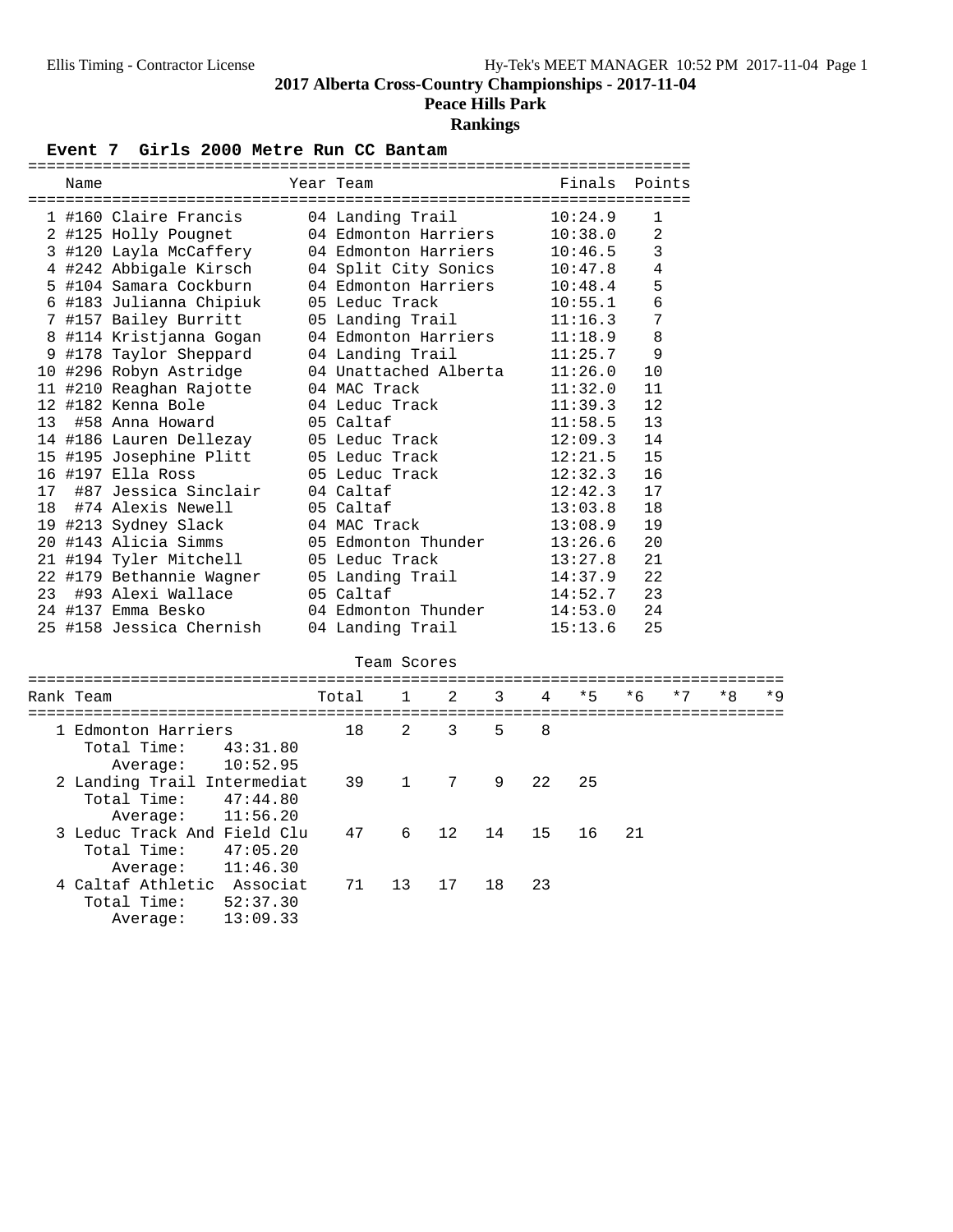**Peace Hills Park**

## **Rankings**

Event 8 Boys 2000 Metre Run CC Bantam

|    | Name      |                                                                                      | Year Team and the Mean and the Sear Team and the Sear Team and the Sear of the Sear |  |  | Finals Points           |                |  |  |
|----|-----------|--------------------------------------------------------------------------------------|-------------------------------------------------------------------------------------|--|--|-------------------------|----------------|--|--|
|    |           |                                                                                      |                                                                                     |  |  | ======================= |                |  |  |
|    |           | 1 #108 Keenan Desmarais     04 Edmonton Harriers     9:42.1                          |                                                                                     |  |  |                         | $\mathbf{1}$   |  |  |
|    |           | 2 #202 Kieran Schmidtke 04 Lethbridge T 9:54.2                                       |                                                                                     |  |  |                         | $\overline{a}$ |  |  |
|    |           | 3 #289 Erik Amelinckx 04 Unattached 10:25.4                                          |                                                                                     |  |  |                         | $\overline{3}$ |  |  |
|    |           | 4 #162 Toby Hindy 04 Landing Trail 10:41.9                                           |                                                                                     |  |  |                         | $\overline{4}$ |  |  |
|    |           | 5 #85 Tyler Sharpe 04 Caltaf                                                         |                                                                                     |  |  | 10:43.3                 | 5              |  |  |
|    |           | 6 #154 Peyton Alix 04 Landing Trail 10:46.9                                          |                                                                                     |  |  |                         | $\epsilon$     |  |  |
|    |           | 7 #5 Willem Grant 04 Airdrie Aces 11:06.2                                            |                                                                                     |  |  |                         | $\overline{7}$ |  |  |
|    |           | 8 #56 Jackson Hill 04 Caltaf                                                         |                                                                                     |  |  | 11:14.8                 | $\,8\,$        |  |  |
|    |           | 9 #135 Parker Wood 04 Edmonton Harriers                                              |                                                                                     |  |  | 11:32.5                 | 9              |  |  |
|    |           |                                                                                      |                                                                                     |  |  |                         |                |  |  |
| 11 |           |                                                                                      |                                                                                     |  |  |                         |                |  |  |
|    |           | 12 #145 Ridley Verbeek 05 Edmonton Thunder 13:20.9 12                                |                                                                                     |  |  |                         |                |  |  |
|    |           |                                                                                      |                                                                                     |  |  | $13:32.8$ 13            |                |  |  |
|    |           |                                                                                      |                                                                                     |  |  | $13:33.2$ 14            |                |  |  |
|    |           | 15 #171 James Neumeier 05 Landing Trail                                              |                                                                                     |  |  | $14:18.8$ 15            |                |  |  |
|    |           |                                                                                      |                                                                                     |  |  |                         |                |  |  |
|    |           |                                                                                      | Team Scores                                                                         |  |  |                         |                |  |  |
|    | Rank Team |                                                                                      | Total 1 2 3 4 *5 *6 *7 *8 *9                                                        |  |  |                         |                |  |  |
|    |           | 1 Caltaf Athletic Associat 40 5 8 13 14<br>Total Time: 49:04.10<br>Average: 12:16.03 |                                                                                     |  |  |                         |                |  |  |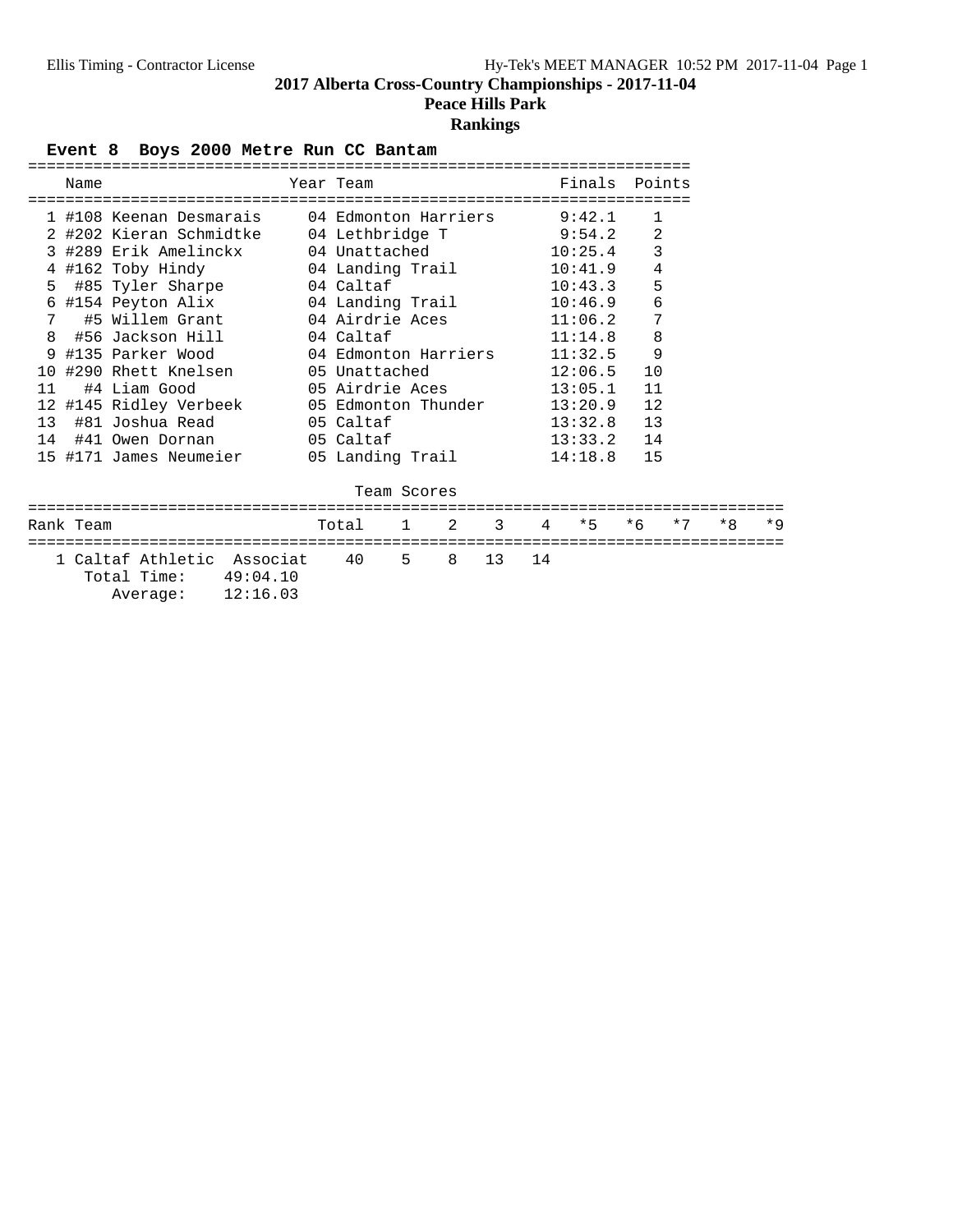# **Peace Hills Park**

# **Rankings**

Event 9 Women 3k Run CC Midget

|    | ========== |                             | ============         |              | ============================== |    |    |                                   |        |      |
|----|------------|-----------------------------|----------------------|--------------|--------------------------------|----|----|-----------------------------------|--------|------|
|    | Name       |                             | Year Team            |              |                                |    |    | Finals                            | Points |      |
|    |            |                             |                      |              |                                |    |    | =============                     |        |      |
|    |            | 1 #129 Sadie Sigfstead      | 03 Edmonton Harriers |              |                                |    |    | 12:12.9                           | 1      |      |
|    |            | 2 #123 Chloe Palmer         | 02 Edmonton Harriers |              |                                |    |    | 13:18.8                           | 2      |      |
|    |            | 3 #266 Holly Moores         | 04 St. Timonthy      |              |                                |    |    | 13:25.0                           | 3      |      |
|    |            | 4 #268 Darci Petersen       | 03 St. Timonthy      |              |                                |    |    | 13:29.7                           | 4      |      |
|    |            | 5 #111 Madison Ford         | 02 Edmonton Harriers |              |                                |    |    | 13:31.2                           | 5      |      |
|    |            | 6 #109 Emily Duxbury        | 03 Edmonton Harriers |              |                                |    |    | 13:59.2                           | 6      |      |
|    |            | 7 #190 Brynn Hebert         | 02 Leduc Track       |              |                                |    |    | 14:05.0                           | 7      |      |
| 8  |            | #38 Ella Clayton            | 03 Caltaf            |              |                                |    |    | 15:29.5                           | 8      |      |
|    |            | 9 #121 Fiona Murphy         | 02 Edmonton Harriers |              |                                |    |    | 15:45.7                           | 9      |      |
|    |            | 10 #177 Makayla Sheppard    | 02 Landing Trail     |              |                                |    |    | 15:49.4                           | 10     |      |
| 11 |            | #92 Elizabeth Vanderput     | 02 Caltaf            |              |                                |    |    | 15:58.1                           | 11     |      |
|    |            | 12 #261 Grace Boston        | 03 St. Timonthy      |              |                                |    |    | 16:02.6                           | 12     |      |
|    |            | 13 #267 Makenna Myatt       | 04 St. Timonthy      |              |                                |    |    | 16:05.5                           | 13     |      |
|    |            | 14 #247 Cheltey Berlinguett | 02 StAlbert Mustang  |              |                                |    |    | 16:06.2                           | 14     |      |
|    |            | 15 #262 Emily Carvalho      | 03 St. Timonthy      |              |                                |    |    | 16:07.6                           | 15     |      |
| 16 |            | #68 Ella Marion             | 02 Caltaf            |              |                                |    |    | 16:22.5                           | 16     |      |
|    |            | 17 #208 Julia McGhan        | 02 MAC Track         |              |                                |    |    | 16:30.1                           | 17     |      |
| 18 |            | #12 Ayla Wikjord            | 03 Bulldogs Track    |              |                                |    |    | 16:39.4                           | 18     |      |
|    |            | 19 #264 Miranda Hobbs       | 03 St. Timonthy      |              |                                |    |    | 17:16.4                           | 19     |      |
|    |            | 20 #112 Chloe Funnell       | 03 Edmonton Harriers |              |                                |    |    | 18:28.5                           | 20     |      |
|    |            | 21 #119 Mackenzie Liss      | 03 Edmonton Harriers |              |                                |    |    | 18:46.6                           |        |      |
|    |            |                             |                      |              |                                |    |    |                                   |        |      |
|    |            |                             | Team Scores          |              |                                |    |    |                                   |        |      |
|    |            | ---------------------       |                      |              |                                |    |    | -------------------------<br>$*5$ |        | $*7$ |
|    | Rank Team  |                             | Total                | 1            | 2                              | 3  | 4  |                                   | $*6$   |      |
|    |            | 1 Edmonton Harriers         | 14                   | $\mathbf{1}$ | 2                              | 5  | 6  | 9                                 | 20     |      |
|    |            | Total Time:<br>53:02.10     |                      |              |                                |    |    |                                   |        |      |
|    |            | 13:15.53<br>Average:        |                      |              |                                |    |    |                                   |        |      |
|    |            | 2 St. Timonthy's Thunder Jr | 32                   | 3            | 4                              | 12 | 13 | 15                                | 19     |      |
|    |            | Total Time:<br>59:02.80     |                      |              |                                |    |    |                                   |        |      |
|    |            | 14:45.70                    |                      |              |                                |    |    |                                   |        |      |
|    |            | Average:                    |                      |              |                                |    |    |                                   |        |      |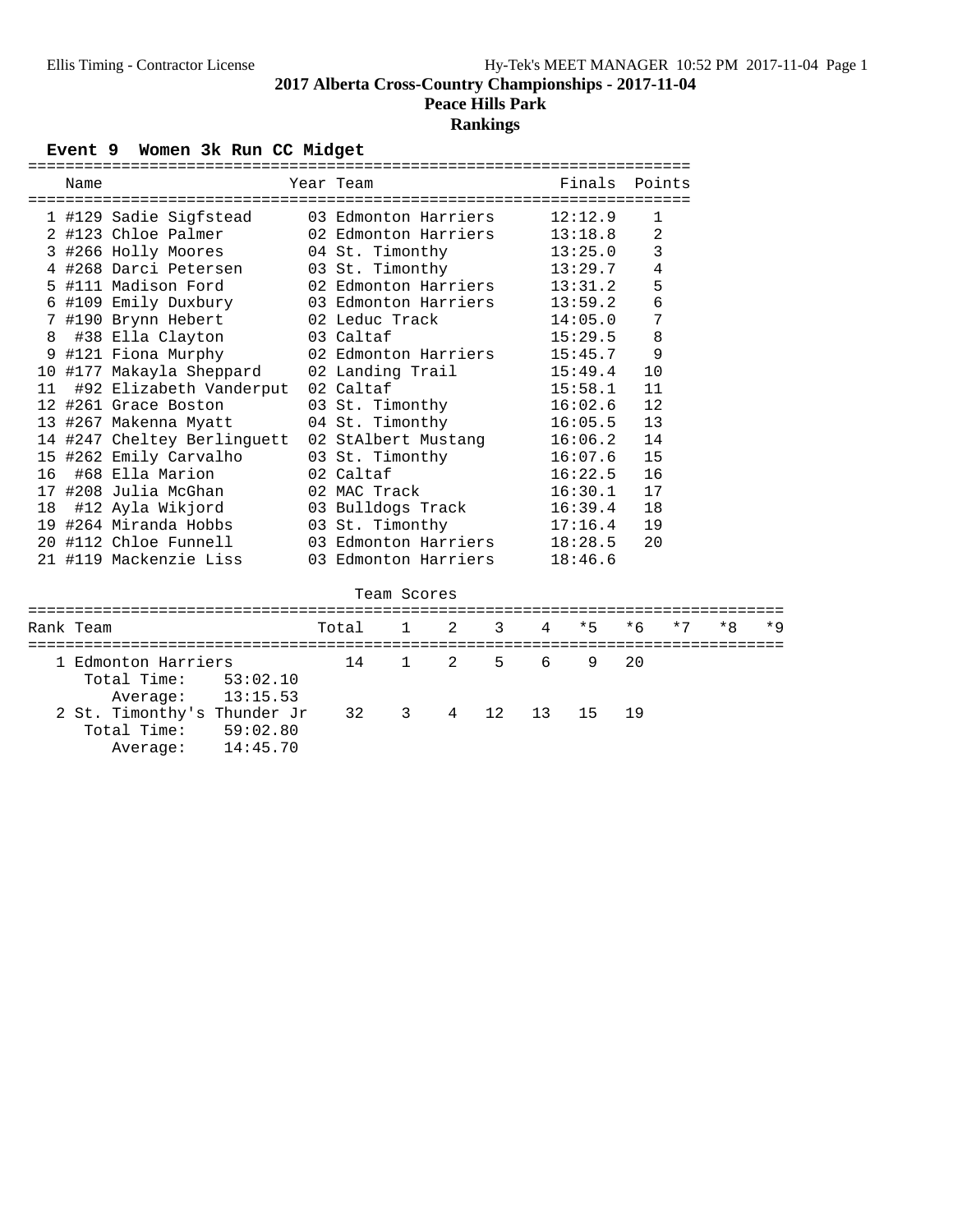**Peace Hills Park**

# **Rankings**

Event 10 Men 4k Run CC Midget

| Name |                                           | ======================================<br>Year Team       | Finals Points |                |
|------|-------------------------------------------|-----------------------------------------------------------|---------------|----------------|
|      |                                           |                                                           |               |                |
|      |                                           | 1 #221 Jared Howse 62 Red Deer Titans 17:52.1             |               | 1              |
|      | 2 #72 Huw Morgan 02 Caltaf                |                                                           | 18:05.8       | $\overline{2}$ |
|      | 3 #26 Braden Ahl 02 Caltaf                |                                                           | 18:14.9       | 3              |
|      |                                           | 4 #286 Martin Undheim 02 U of C Athletics                 | 18:32.7       | 4              |
|      | 5 #49 Matthew Fowlow 02 Caltaf            |                                                           | 18:33.2       | 5              |
|      |                                           | 6 #130 Jason Ushko 62 Edmonton Harriers                   | 18:40.2       | 6              |
|      | 7 #3 Aiden Good                           | 02 Airdrie Aces                                           | 18:43.4       | 7              |
|      | 8 #91 Evan Vammen 02 Caltaf               |                                                           | 18:53.0       | 8              |
|      |                                           | 9 #244 Nebil Jemal 03 Spruce Avenue                       | 19:00.8       | 9              |
|      |                                           | 10 #131 Matthew Wafer 02 Edmonton Harriers                | 19:04.4       | 10             |
|      | 11 #206 Daniel Herrewynen    03 MAC Track |                                                           | 19:12.5       | 11             |
|      |                                           | 12 #309 Kobe Grocholski 02 Wolves Athletics               | 19:25.0       | 12             |
|      |                                           | 13 #126 Leif Pougnet                 02 Edmonton Harriers | 19:29.4       | 13             |
|      | 14 #163 Reese Hunter 03 Landing Trail     |                                                           | 19:40.0       | 14             |
|      |                                           | 15 #193 Stuart MacLellan     02 Leduc Track               | 20:09.5       | 15             |
|      |                                           | 16 #220 Quinn Eberts 03 Red Deer Titans                   | 20:09.7       | 16             |
|      |                                           | 17 #301 Sebastian Lind     03 Unattached Alberta          | 20:50.1       | 17             |
|      | 18 #51 Marcus Ganz 02 Caltaf              |                                                           | 20:59.7       | 18             |
|      |                                           | 19 #265 Liam McCullough 03 St. Timonthy                   | 21:04.7       | 19             |
|      |                                           | 20 #249 Dawson De Sousa 103 StAlbert Mustang              | 21:19.9       | 20             |
|      | 21 #164 Nathan Kopan                      | 03 Landing Trail                                          | 21:45.6       | 21             |
|      | 22 #260 Alex Aguilar                      | 03 St. Timonthy                                           | 21:59.4       | 22             |
|      |                                           | 23 #181 Connor Bole               02 Leduc Track          | 22:17.3       | 23             |
|      | 24 #245 Tofik Said                        | 03 Spruce Avenue                                          | 23:05.8       | 24             |
|      | 25 #39 Owen Clayton                       | 03 Caltaf                                                 | 23:11.9       | 25             |
|      |                                           | 26 #127 Sam Scholnick-Hughe 02 Edmonton Harriers          | 23:16.2       | 26             |
|      |                                           | 27 #271 William Ballantyne 02 U of C Athletics            | 23:16.5       | 27             |
|      |                                           | 28 #256 Addison Ross 03 StAlbert Mustang 25:04.6          |               | 28             |
|      | 29 #170 Gavin Neaves                      | 03 Landing Trail                                          | 25:27.9       | 29             |
|      |                                           |                                                           |               |                |

|                                                                                            |                        | Team Scores |               |  |  |           |  |
|--------------------------------------------------------------------------------------------|------------------------|-------------|---------------|--|--|-----------|--|
| Rank Team                                                                                  | Total 1 2 3 4 *5 *6 *7 |             |               |  |  | $*8$ $*9$ |  |
| 1 Caltaf Athletic Associat 18 2 3 5 8 18 25<br>Total Time: 1:13:46.90<br>Average: 18:26.73 |                        |             |               |  |  |           |  |
| 2 Edmonton Harriers<br>Total Time: $1:20:30.20$<br>Average: 20:07.55                       |                        |             | 55 6 10 13 26 |  |  |           |  |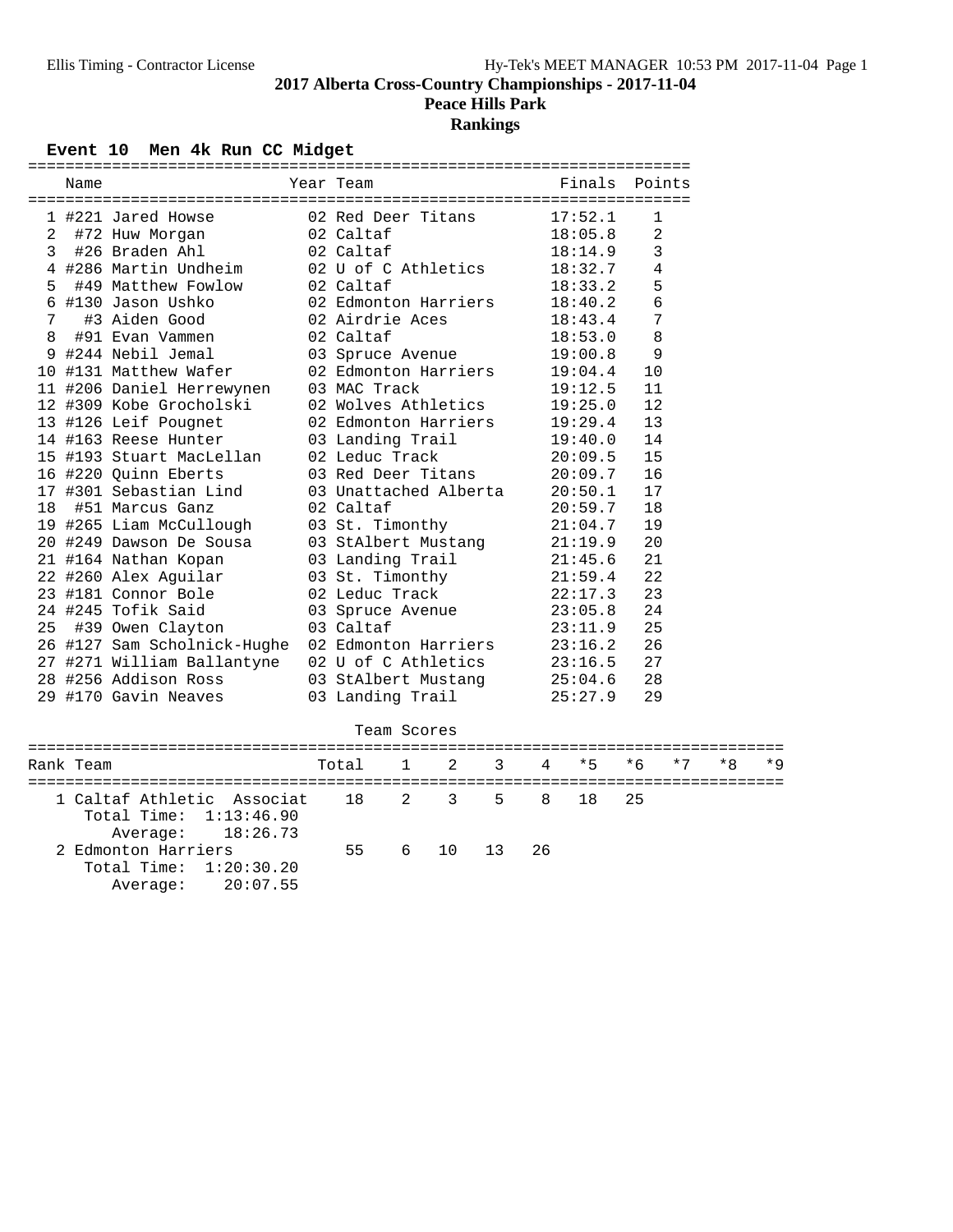# **Peace Hills Park**

## **Rankings**

#### Event 11 Women 4k Run CC Under-18

|              | Name      |                                                                        |                      |             |   |    |       | Year Team <b>Example 19 Finals</b> Points |              |      |      |      |
|--------------|-----------|------------------------------------------------------------------------|----------------------|-------------|---|----|-------|-------------------------------------------|--------------|------|------|------|
|              |           | 1 #149 Jasmine Feddema      00 Green and Gold                          |                      |             |   |    |       | 19:31.8                                   | 1            |      |      |      |
|              |           | 2 #214 Emma Steele 60 MAC Track                                        |                      |             |   |    |       | 19:48.5                                   | 2            |      |      |      |
|              |           | 3 #78 Aleksandra Petrova 00 Caltaf                                     |                      |             |   |    |       | 20:22.3                                   | $\mathbf{3}$ |      |      |      |
|              |           | 4 #106 Olivia Cooper 01 Edmonton Harriers                              |                      |             |   |    |       | 20:28.3                                   | $\bf 4$      |      |      |      |
|              |           | 5 #153 Abby Wilson 00 Green and Gold 21:07.2                           |                      |             |   |    |       |                                           | 5            |      |      |      |
|              |           |                                                                        |                      |             |   |    |       |                                           | $\epsilon$   |      |      |      |
|              |           | 7 #76 Catalina Ortega 00 Caltaf                                        |                      |             |   |    |       | 21:52.6                                   | 7            |      |      |      |
|              |           | 8 #288 Darienne Wourms 01 U of C Athletics                             |                      |             |   |    |       | 21:56.7                                   | 8            |      |      |      |
|              |           | 9 #272 Caitlin Bergman 01 U of C Athletics 22:09.6                     |                      |             |   |    |       |                                           | 9            |      |      |      |
|              |           | 10 #45 Christina Esposito                                              | 01 Caltaf            |             |   |    |       | 22:22.3                                   | 10           |      |      |      |
|              |           | 11 #132 Katelynn Wiskel                                                | 01 Edmonton Harriers |             |   |    |       | 22:32.6                                   | 11           |      |      |      |
| $12^{\circ}$ |           | #24 Selam Abraham                                                      | 01 Caltaf            |             |   |    |       | 22:33.3                                   | 12           |      |      |      |
|              |           | 13 #253 Emma Murchison 00 StAlbert Mustang 23:23.5                     |                      |             |   |    |       |                                           | 13           |      |      |      |
|              |           | 14 #282 Sam Rajah                                                      |                      |             |   |    |       | 01 U of C Athletics $23:28.5$             | 14           |      |      |      |
|              |           | 15 #31 Sydney Beres                                                    | 01 Caltaf            |             |   |    |       | 24:21.7                                   | 15           |      |      |      |
|              |           | 16 #128 Julia Seretny                                                  | 01 Edmonton Harriers |             |   |    |       | 25:17.5                                   | 16           |      |      |      |
|              |           | 17 #279 Sarah Housley 01 U of C Athletics 25:50.0 17                   |                      |             |   |    |       |                                           |              |      |      |      |
|              |           | 18 #204 Delaney Cruickshank                                            | 00 MAC Track         |             |   |    |       | 25:51.0                                   | 18           |      |      |      |
|              |           |                                                                        |                      | Team Scores |   |    |       |                                           |              |      |      |      |
|              |           |                                                                        |                      |             |   |    |       |                                           |              |      |      |      |
|              | Rank Team |                                                                        | Total 1              |             |   |    | 2 3 4 | $*5$                                      | $*6$         | $*7$ | $*8$ | $*9$ |
|              |           |                                                                        |                      |             |   |    |       |                                           |              |      |      |      |
|              |           | 1 Caltaf Athletic Associat<br>Total Time: 1:27:10.50                   |                      | 32 3        | 7 | 10 | 12 15 |                                           |              |      |      |      |
|              |           | Average: 21:47.63<br>2 U OF C Athletics Club<br>Total Time: 1:33:24.80 | 48                   | 8           | 9 | 14 | 17    |                                           |              |      |      |      |

Average: 23:21.20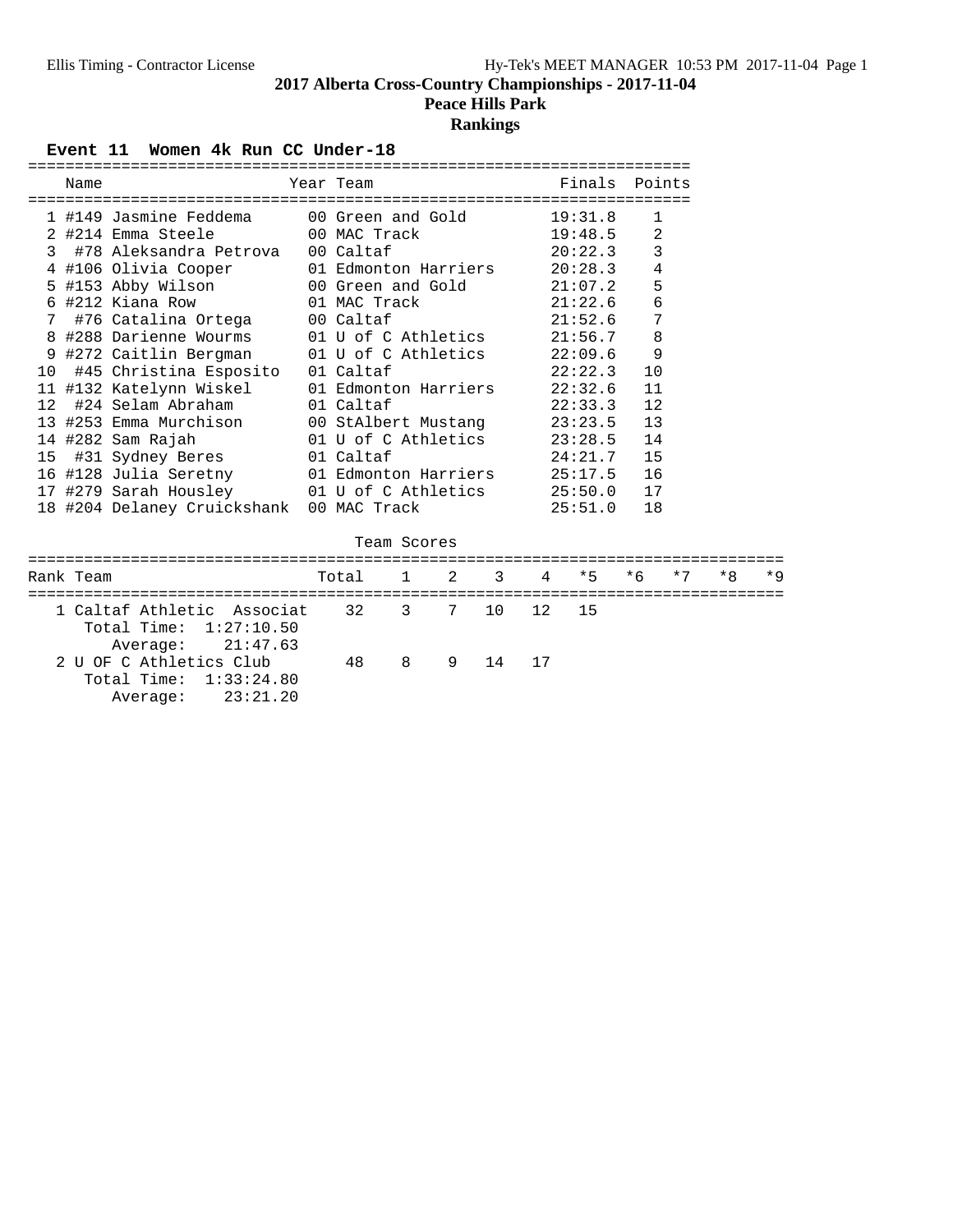**Peace Hills Park**

# **Rankings**

## Event 12 Men 6k Run CC Under-18

|    | Name      | =========================   | Year Team            |              |             |                |    | Finals  | Points       |      |      |      |
|----|-----------|-----------------------------|----------------------|--------------|-------------|----------------|----|---------|--------------|------|------|------|
|    |           | 1 #285 Maximus Thiessen     | 00 U of C Athletics  |              |             |                |    | 22:15.1 | $\mathbf{1}$ |      |      |      |
|    |           | 2 #283 Alexander Royall     | 00 U of C Athletics  |              |             |                |    | 22:16.5 | 2            |      |      |      |
|    |           | 3 #150 Emaj Hassan          | 00 Green and Gold    |              |             |                |    | 23:45.9 | 3            |      |      |      |
| 4  |           | #60 Liam Kramer             | 01 Caltaf            |              |             |                |    | 23:48.7 | 4            |      |      |      |
|    |           | 5 #136 Skyler York          | 01 Edmonton Harriers |              |             |                |    | 24:17.0 | 5            |      |      |      |
| 6  |           | #90 Kyle Stang              | 01 Caltaf            |              |             |                |    | 24:32.3 | 6            |      |      |      |
|    |           | 7 #277 Liam Hamm            | 00 U of C Athletics  |              |             |                |    | 24:39.9 | 7            |      |      |      |
| 8  |           | #55 Rashid Hayato           | 00 Caltaf            |              |             |                |    | 24:48.3 | 8            |      |      |      |
|    |           | 9 #281 Josh Novak           | 00 U of C Athletics  |              |             |                |    | 24:54.4 | 9            |      |      |      |
|    |           | 10 #105 Nicholas Cook       | 01 Edmonton Harriers |              |             |                |    | 25:01.1 | 10           |      |      |      |
| 11 |           | #63 Anton Kuipers           | 01 Caltaf            |              |             |                |    | 25:06.9 | 11           |      |      |      |
|    |           | 12 #205 Owen Guenette       | 00 MAC Track         |              |             |                |    | 25:26.4 | 12           |      |      |      |
| 13 |           | #57 Gareth Hobbins          | 00 Caltaf            |              |             |                |    | 25:41.8 | 13           |      |      |      |
|    |           | 14 #243 Cassian Murray-Whit | 01 Split City Sonics |              |             |                |    | 25:45.2 | 14           |      |      |      |
|    |           | 15 #110 Joel Fenske         | 01 Edmonton Harriers |              |             |                |    | 26:10.7 | 15           |      |      |      |
|    |           | 16 #203 Dane Boczkowski     | 01 MAC Track         |              |             |                |    | 27:02.4 | 16           |      |      |      |
|    |           | 17 #209 Alec Paine          | 01 MAC Track         |              |             |                |    | 27:15.6 | 17           |      |      |      |
|    |           | 18 #294 Brice Wilkes        | 00 Unattached        |              |             |                |    | 27:31.3 | 18           |      |      |      |
|    |           | 19 #102 Abdurazak Yussuf    | 00 Eastglen          |              |             |                |    | 27:45.7 | 19           |      |      |      |
|    |           | 20 #117 Ammad Hussain       | 01 Edmonton Harriers |              |             |                |    | 27:54.3 | 20           |      |      |      |
| 21 |           | #10 Trevor Mickey           | 00 Bulldogs Track    |              |             |                |    | 28:38.8 | 21           |      |      |      |
| 22 |           | #71 Kells Moore             | 01 Caltaf            |              |             |                |    | 28:54.1 | 22           |      |      |      |
|    |           | 23 #313 Yahye Mohamed       | 00 Eastglen          |              |             |                |    | 29:02.4 | 23           |      |      |      |
| 24 |           | #8 Jacob Krueger            | 01 Bulldogs Track    |              |             |                |    | 30:39.8 | 24           |      |      |      |
|    |           | 25 #248 Benjamin Colliou    | 01 StAlbert Mustang  |              |             |                |    | 32:31.7 | 25           |      |      |      |
|    |           |                             |                      |              | Team Scores |                |    |         |              |      |      |      |
|    |           |                             |                      |              |             |                |    |         |              |      |      |      |
|    | Rank Team |                             | Total                | $\mathbf{1}$ | 2           | 3              | 4  | $*5$    | $*6$         | $*7$ | $*8$ | $*9$ |
|    |           | 1 U OF C Athletics Club     | 19                   | $\mathbf{1}$ | 2           | $7\phantom{.}$ | 9  |         |              |      |      |      |
|    |           | Total Time:<br>1:34:05.90   |                      |              |             |                |    |         |              |      |      |      |
|    |           | 23:31.48<br>Average:        |                      |              |             |                |    |         |              |      |      |      |
|    |           | 2 Caltaf Athletic Associat  | 29                   | 4            | 6           | 8              | 11 | 13      | 22           |      |      |      |
|    |           | Total Time:<br>1:38:16.20   |                      |              |             |                |    |         |              |      |      |      |
|    |           | 24:34.05<br>Average:        |                      |              |             |                |    |         |              |      |      |      |
|    |           | 3 Edmonton Harriers         | 50                   | 5            | 10          | 15             | 20 |         |              |      |      |      |
|    |           | Total Time:<br>1:43:23.10   |                      |              |             |                |    |         |              |      |      |      |
|    |           | 25:50.78<br>Average:        |                      |              |             |                |    |         |              |      |      |      |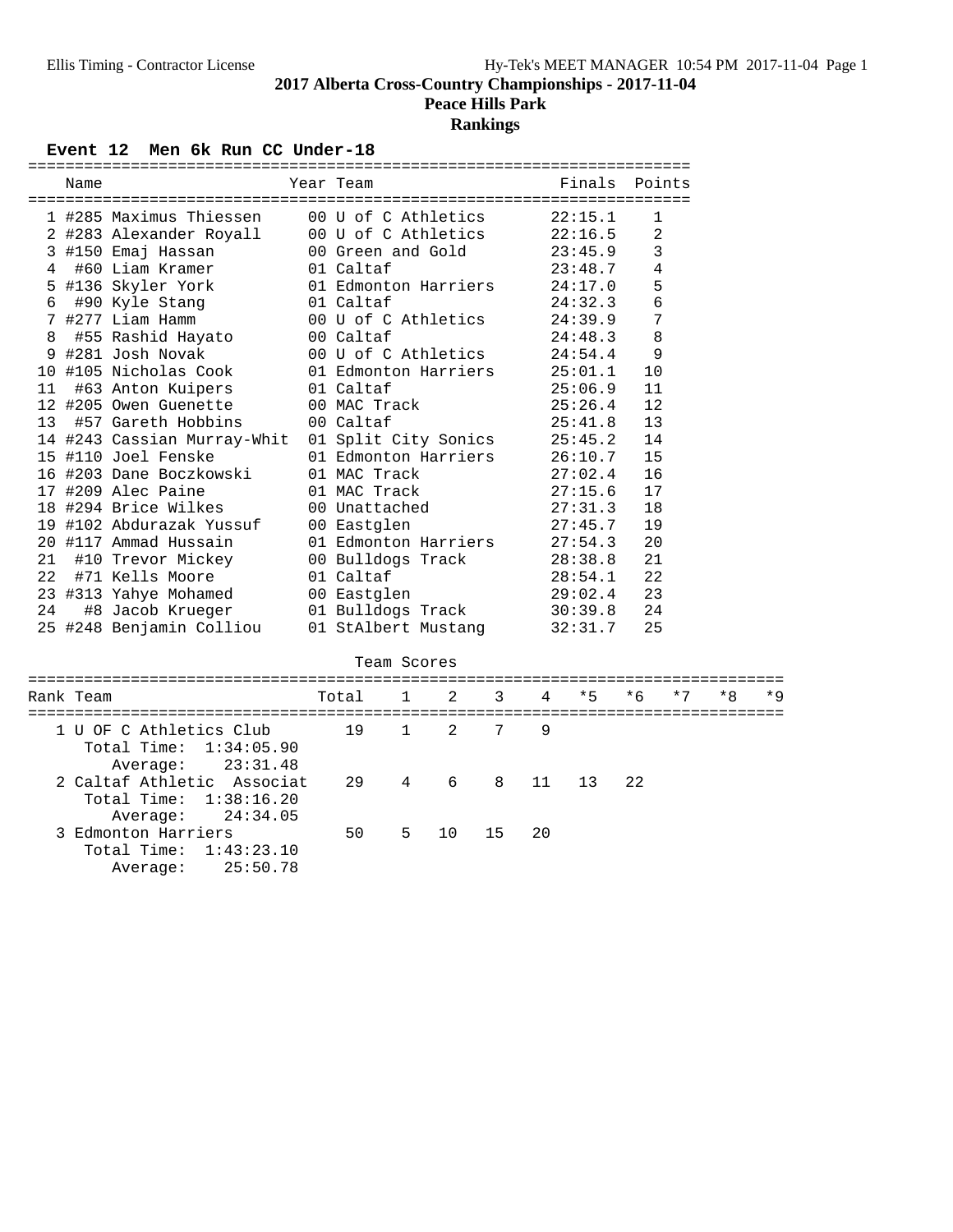#### **Peace Hills Park**

# **Rankings**

## Event 15 Women Run CC Senior

| Name                     | Year Team         | Finals Points |  |
|--------------------------|-------------------|---------------|--|
|                          |                   |               |  |
| 19 & Under Results 6000m |                   |               |  |
| 1 #152 Paige Patterson   | 00 Green and Gold | 27:37.6       |  |
| 2 #37 Katie Chehowy      | 98 Caltaf         | 30:13.8       |  |
| 3 #62 Lauren Kryschuk    | 98 Caltaf         | 31:51.1       |  |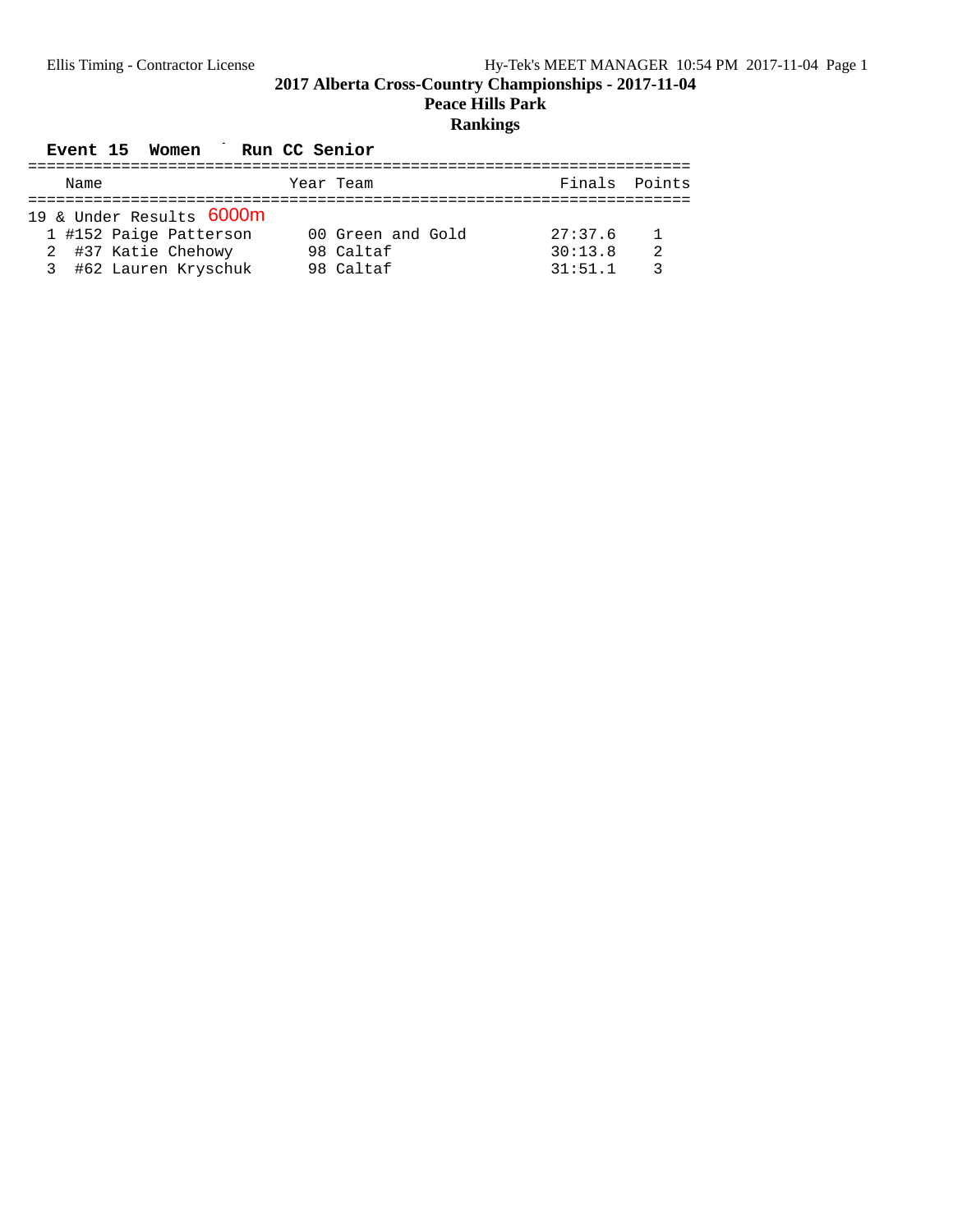**Peace Hills Park**

# **Rankings**

|  | 20-34 Results 8000 Run     |                 |         |               |
|--|----------------------------|-----------------|---------|---------------|
|  | 1 #231 Alecia Kallos       | 90 Running Room | 37:12.0 | 1.            |
|  | 2 #229 Rachel Humphries    | 85 Running Room | 38:18.1 | $\mathcal{L}$ |
|  | 3 #230 Jessica Kaiser      | 87 Running Room | 38:35.4 | 3             |
|  | 4 #227 Lisa Flemming       | 91 Running Room | 39:06.3 | 4             |
|  | 5 #236 Jennifer Norminton  | 83 Running Room | 40:02.7 | 5             |
|  | 6 #241 Vanessa Trofimenkof | 94 Running Room | 40:21.4 | 6             |
|  | 7 #225 Madeleine Cummings  | 91 Running Room | 40:54.2 |               |
|  | 8 #232 Sarah McMaster      | 90 Running Room | 43:56.1 |               |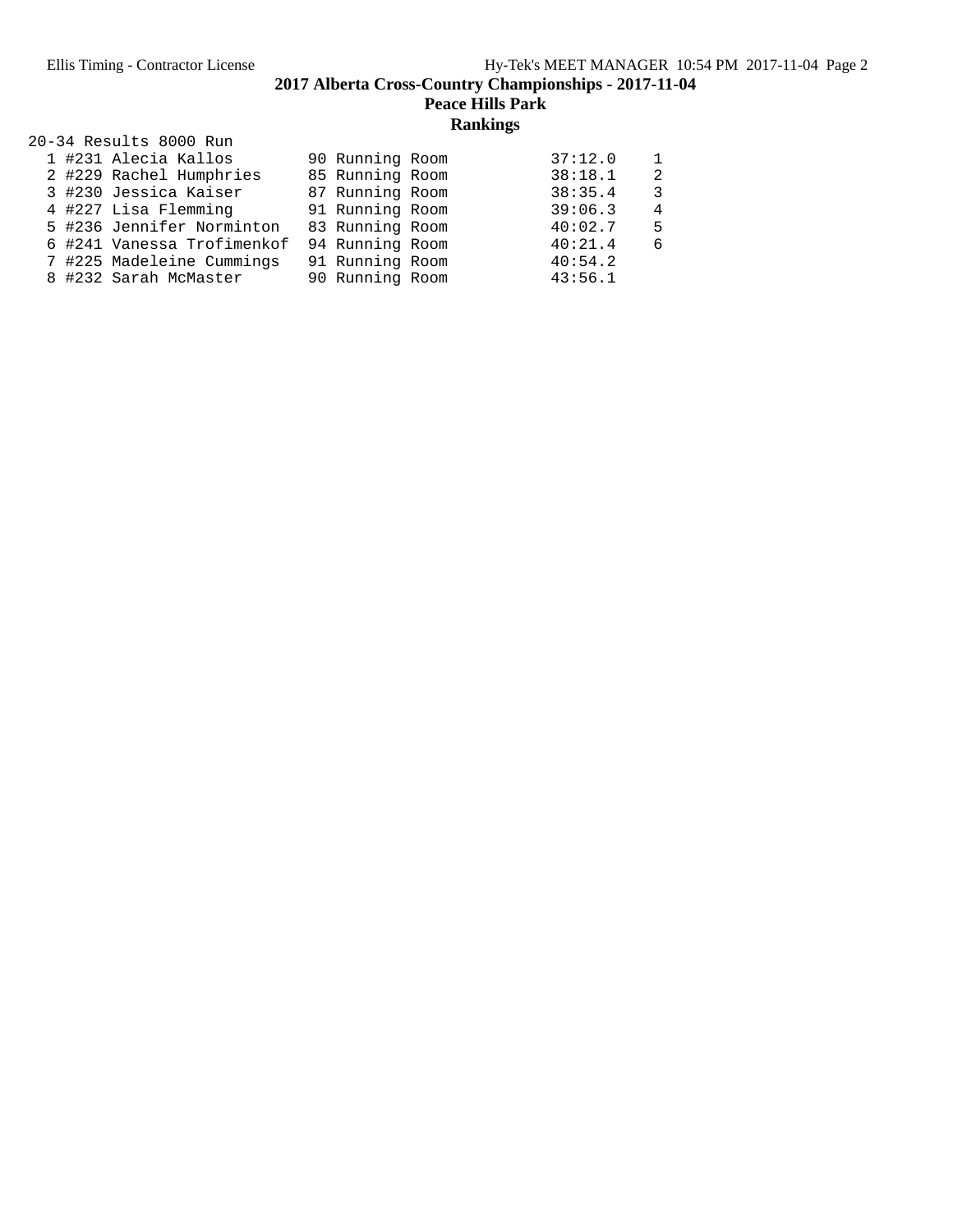**Peace Hills Park**

# **Rankings**

## Event 16 Men 8k Run CC Senior

| Name                   |                                                                                                                                                                      | Year Team                                                           |                         | Finals Points |   |                    |                |                |      |    |     |
|------------------------|----------------------------------------------------------------------------------------------------------------------------------------------------------------------|---------------------------------------------------------------------|-------------------------|---------------|---|--------------------|----------------|----------------|------|----|-----|
|                        | 19 & Under Results 8000 Run                                                                                                                                          |                                                                     |                         |               |   |                    |                |                |      |    |     |
|                        | 1 #278 Lucas Harrison 98 U of C Athletics 33:13.7<br>2 #23 Mohamed Abdurahman 99 Caltaf 33:15.6                                                                      |                                                                     |                         |               |   |                    |                | 1              |      |    |     |
|                        |                                                                                                                                                                      |                                                                     |                         |               |   |                    |                | 2              |      |    |     |
|                        | $3$ #151 Tyson Keddie $99$ Green and Gold $33:33.3$                                                                                                                  |                                                                     |                         |               |   |                    |                | 3              |      |    |     |
|                        | 4 #273 Juan Celis 99 U of C Athletics 34:17.6                                                                                                                        |                                                                     |                         |               |   |                    |                | 4              |      |    |     |
|                        | 5 #73 Liam Murray 99 Caltaf                                                                                                                                          |                                                                     |                         |               |   |                    | 34:22.1        | 5              |      |    |     |
|                        | 6 #32 Jonah Brown 98 Caltaf                                                                                                                                          |                                                                     |                         |               |   |                    | 36:22.7        | 6              |      |    |     |
|                        |                                                                                                                                                                      |                                                                     |                         |               |   |                    | 38:19.7        | $\overline{7}$ |      |    |     |
|                        |                                                                                                                                                                      |                                                                     |                         |               |   |                    | 42:53.3        | 8              |      |    |     |
|                        | 7 #25 Ibsa Adem 99 Caltaf<br>8 #274 Braden Foley 99 U of C Athletics<br>20-34 Results 8000 Run                                                                       |                                                                     |                         |               |   |                    |                |                |      |    |     |
|                        | 1 #53 Gareth Hadfield 92 Caltaf                                                                                                                                      |                                                                     |                         |               |   |                    | 30:13.2        | $\mathbf{1}$   |      |    |     |
|                        | 2 #300 Matthew Hope 95 Unattached Alberta                                                                                                                            |                                                                     |                         |               |   |                    | 30:25.1        | 2              |      |    |     |
|                        | 3 #280 Roman Justinen 94 U of C Athletics                                                                                                                            |                                                                     |                         |               |   |                    | 31:00.3        | $\mathbf{3}$   |      |    |     |
|                        |                                                                                                                                                                      |                                                                     |                         |               |   |                    |                | $\overline{4}$ |      |    |     |
|                        | 4 #239 Michael Stewart 91 Running Room 31:47.9<br>5 #234 Michael Nishiyama 89 Running Room 31:53.9<br>6 #224 Charles Allan 91 Running Room 32:00.6                   |                                                                     |                         |               |   |                    |                | 5              |      |    |     |
|                        |                                                                                                                                                                      |                                                                     |                         |               |   |                    |                | 6              |      |    |     |
|                        | 7 #238 Andrew Peters 89 Running Room 32:43.2                                                                                                                         |                                                                     |                         |               |   |                    |                | 7              |      |    |     |
|                        | 8 #307 Geoff Michalak 93 U of C Athletics 33:19.7                                                                                                                    |                                                                     |                         |               |   |                    |                | 8              |      |    |     |
|                        | 9 #306 Colin Ferrie 93 U of C Athletics 33:21.6                                                                                                                      |                                                                     |                         |               |   |                    |                | 9              |      |    |     |
| 10 #240 Kirk Sundt     |                                                                                                                                                                      |                                                                     |                         |               |   |                    |                | 10             |      |    |     |
| 11 #310 Michael Trites |                                                                                                                                                                      | 92 Running Room 33:41.2<br>91 Running Room 33:50.7<br>04 Burles     |                         |               |   |                    |                | 11             |      |    |     |
|                        | 12 #222 Adrian Christ 94 Runlab                                                                                                                                      |                                                                     |                         |               |   |                    | 33:53.2        | 12             |      |    |     |
|                        | 13 #147 Andrew Cassidy 89 Fast Trax                                                                                                                                  |                                                                     |                         |               |   |                    | 34:01.8        | 13             |      |    |     |
|                        | 14 #223 Conor McGuinness 91 Runlab                                                                                                                                   |                                                                     | $\mathbf{a} \mathbf{x}$ |               |   |                    | 35:34.2        | 14             |      |    |     |
|                        |                                                                                                                                                                      |                                                                     |                         |               |   |                    |                | 15             |      |    |     |
|                        | 15 #299 Kyle Dong 95 Unattached Alberta 39:05.6                                                                                                                      |                                                                     |                         |               |   |                    |                |                |      |    |     |
|                        |                                                                                                                                                                      |                                                                     |                         |               |   |                    |                | 16             |      |    |     |
|                        |                                                                                                                                                                      |                                                                     |                         |               |   |                    |                | 17             |      |    |     |
|                        | 16 #228 Garrett Gerke<br>17 #263 Travis Cummings 85 St. Timonthy 39:49.7<br>18 #86 Matthew Shaw 94 Caltaf 41:50.8<br>19 #287 Daniel Vera 97 U of C Athletics 42:52.9 |                                                                     |                         |               |   |                    |                | 18             |      |    |     |
| 35+ Results 8000 Run   |                                                                                                                                                                      |                                                                     |                         |               |   |                    |                |                |      |    |     |
|                        |                                                                                                                                                                      |                                                                     |                         |               |   |                    |                | 1              |      |    |     |
|                        | 1 #226 Darrin Deforge 65 Running Room 35:29.9                                                                                                                        |                                                                     |                         |               |   |                    |                | 2              |      |    |     |
|                        |                                                                                                                                                                      | 2 #233 Shawn Muldrew 65 Running Room                                |                         |               |   | 35:37.4<br>35:44.0 | $\overline{3}$ |                |      |    |     |
|                        |                                                                                                                                                                      | 3 #148 Jack Cook 67 Fast Trax<br>4 #146 Shane Andersen 66 Fast Trax |                         |               |   |                    | 36:52.4        | 4              |      |    |     |
| 5                      | #9 Robbie Meshen                                                                                                                                                     | 75 Bulldogs Track 42:23.1                                           |                         |               |   |                    |                | 5              |      |    |     |
|                        |                                                                                                                                                                      |                                                                     |                         |               |   |                    |                |                |      |    |     |
|                        |                                                                                                                                                                      |                                                                     | Team Scores             |               |   |                    |                |                |      |    |     |
| Rank Team              |                                                                                                                                                                      | Total                                                               | 1                       | 2             | 3 |                    | * 5            | * 6            | $*7$ | *8 |     |
|                        |                                                                                                                                                                      |                                                                     |                         |               |   |                    |                |                |      |    | * 9 |
|                        | 19 & Under Results 8000 Run                                                                                                                                          |                                                                     |                         |               |   |                    |                |                |      |    |     |
|                        | 1 Caltaf Athletic Associat                                                                                                                                           | 20                                                                  | 2                       | 5             | 6 | 7                  |                |                |      |    |     |
| Total Time:            | 2:22:20.11                                                                                                                                                           |                                                                     |                         |               |   |                    |                |                |      |    |     |
| Average:               | 35:35.03                                                                                                                                                             |                                                                     |                         |               |   |                    |                |                |      |    |     |
| 20-34 Results 8000 Run |                                                                                                                                                                      |                                                                     |                         |               |   |                    |                |                |      |    |     |
|                        | 1 Running Room Athletic Clu                                                                                                                                          | 22                                                                  | 4                       | 5             | 6 | 7                  | 10             | 11             |      |    |     |
| Total Time:            | 2:08:25.60                                                                                                                                                           |                                                                     |                         |               |   |                    |                |                |      |    |     |

Average: 32:06.40